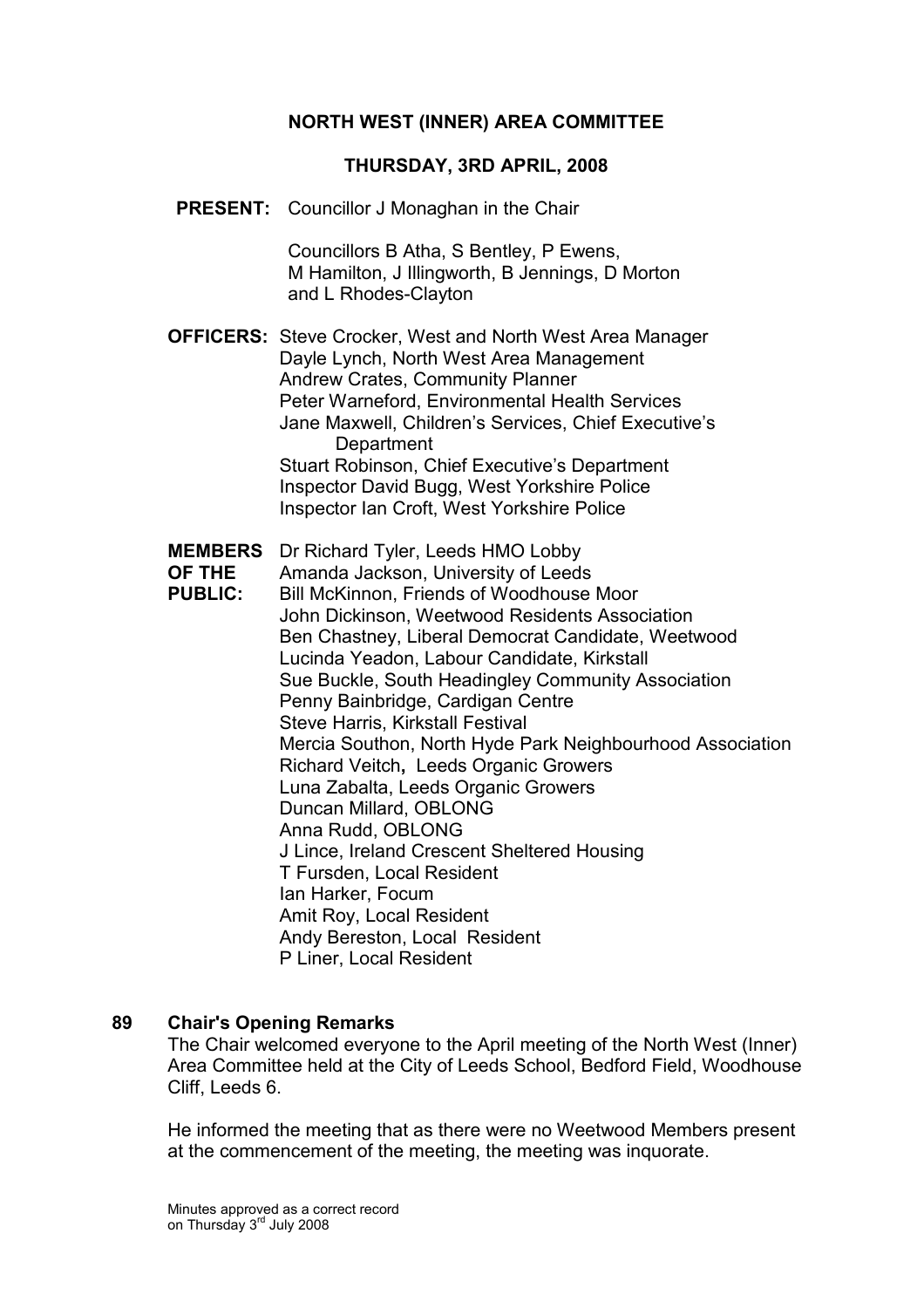He also informed the meeting that this would be the last meeting for Councillor D Morton and Councillor E Minkin as they would not be standing at the forthcoming local elections in May. On behalf of the Area Committee he paid tribute to their valuable contributions as Ward Members and to the Area Committee over the many years they served on the Council.

In concluding, the Chair also informed the meeting that Councillor E Minkin had been taken ill. On behalf of the Area Committee, he conveyed his best wishes to her for a speedy recovery.

## 90 Exclusion of Public

RESOLVED – That the public be excluded from the meeting during consideration of the following parts of the agenda designated exempt on the grounds that it is likely, in the view of the nature of the business to be transacted or the nature of the proceedings, that if members of the public were present there would be disclosure to them of exempt information so designated as follows:-

Appendix 1 to the report referred to in Minute105 under the terms of Access to Information Rule 10.4(3) on the grounds that this document disclosed land valuations of Woodsley Road Multi-Cultural Community Centre relating to a number of differing circumstances. In these circumstances it was considered that the public interest in maintaining the exemption in relation to this appendix outweighs the public interest in disclosing the information by reason of the fact that by disclosing these details, the negotiation procedure to be undertaken between the Council and Woodsley Road Management Committee could be undermined and detrimentally affected.

### 91 Late Items

In accordance with his powers under Section 100B (4)(b) of the Local Government Act 1972, the Chair admitted to the agenda, a late item of business in relation to Woodsley Road Multi-Cultural Community Centre (Agenda Item 13) (Minute 105 refers).

This item was late as crucial information on the valuation of Woodsley Road Multi-Cultural Community Centre was not received in time to allow the report to be produced for the normal agenda release deadline.

## 92 Declarations of Interest

- (a) The following personal declarations were reported:-
	- Councillor J Illingworth in his capacity as an employee of the University of Leeds – Leeds Boys' Grammar School (Agenda Item 6) (Minute 94 refers)
	- Councillor J Illingworth in his capacity as a Director of Leeds Organic Growers – Community Composting Project (Agenda Item 9) (Minute 98 refers)
	- Councillor D Morton in his capacity as an employee of Headingley Development Trust – Headingley HEART Project (Agenda Item 9) (Minute 98 refers)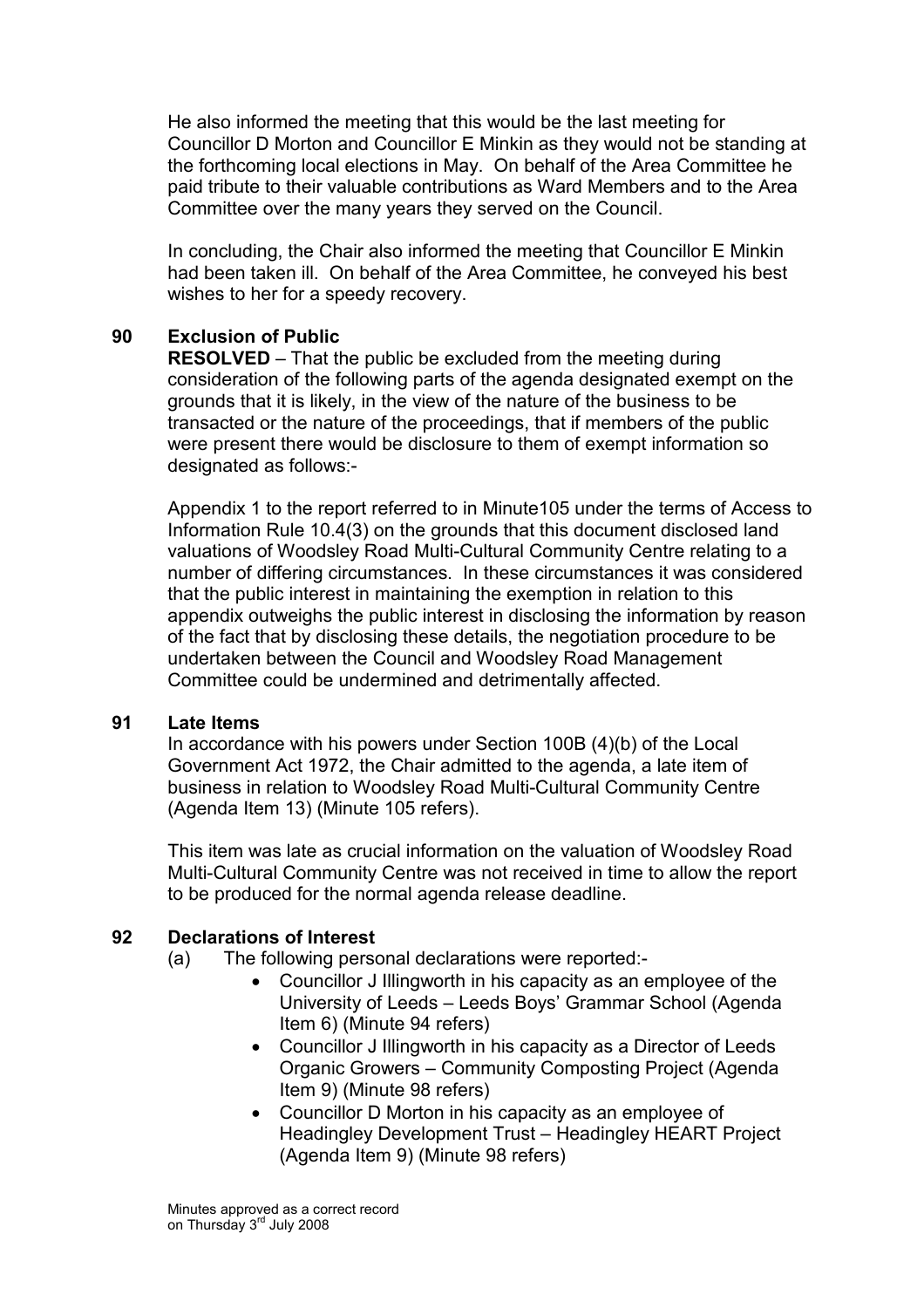- (b) The following personal and prejudicial interest was declared:-
	- Councillor P Ewens in her capacity as a Board Member of Woodsley Road Management Committee (Agenda Item 13) (Minute 105 refers)

## 93 Apologies for Absence

Apologies for absence were received on behalf of Councillor J Chapman, Councillor K Hussain and Councillor E Minkin.

A number of apologies received from members of the public were read out at the meeting.

### 94 Open Forum

In accordance with paragraphs 6.24 and 6.25 of the Area Committee Procedure Rules, the Chair allowed members of the public to make representations or ask questions on matters within the terms of reference of the Area Committee.

In summary the following issues were raised at the meeting:-

• Sheltered Housing/Community Centres – Funding Mr J Linch, Ireland Crescent Sheltered Housing enquired if there was any funding available for training purposes i.e. computer training etc for residents in Sheltered Housing/Community Centres.

The Chair responded and it was noted that a report on Community Centres would be submitted to the July 2008 meeting for consideration.

• Garden Waste/Brown Bin Collections – Becketts Park Recycling Centre and Weetwood ward Councillor B Atha referred to the current inequality that existed between charged for and non-charged for brown bin collections in the area. He requested the Area Committee to take urgent appropriate action in this regard.

The Chair responded and it was noted that this issue would be discussed in more detail under the item 'Well-being end of year monitoring' in relation to the Community Composting project (Item 9) (Minute 98 refers).

• Oblong Resource Centre – Short Term Funding Crisis Mr D Millard, referred to Oblong Resource Centre and informed the meeting that there was a funding crisis at the centre due to the withdrawal of a number of funding streams, e.g. NRF, and the organisation's unsuccessful application for funding from the National Lottery.

The Chair responded and asked North West Area Management to contact Oblong to discuss their current issues and seek to assist the identification of a solution.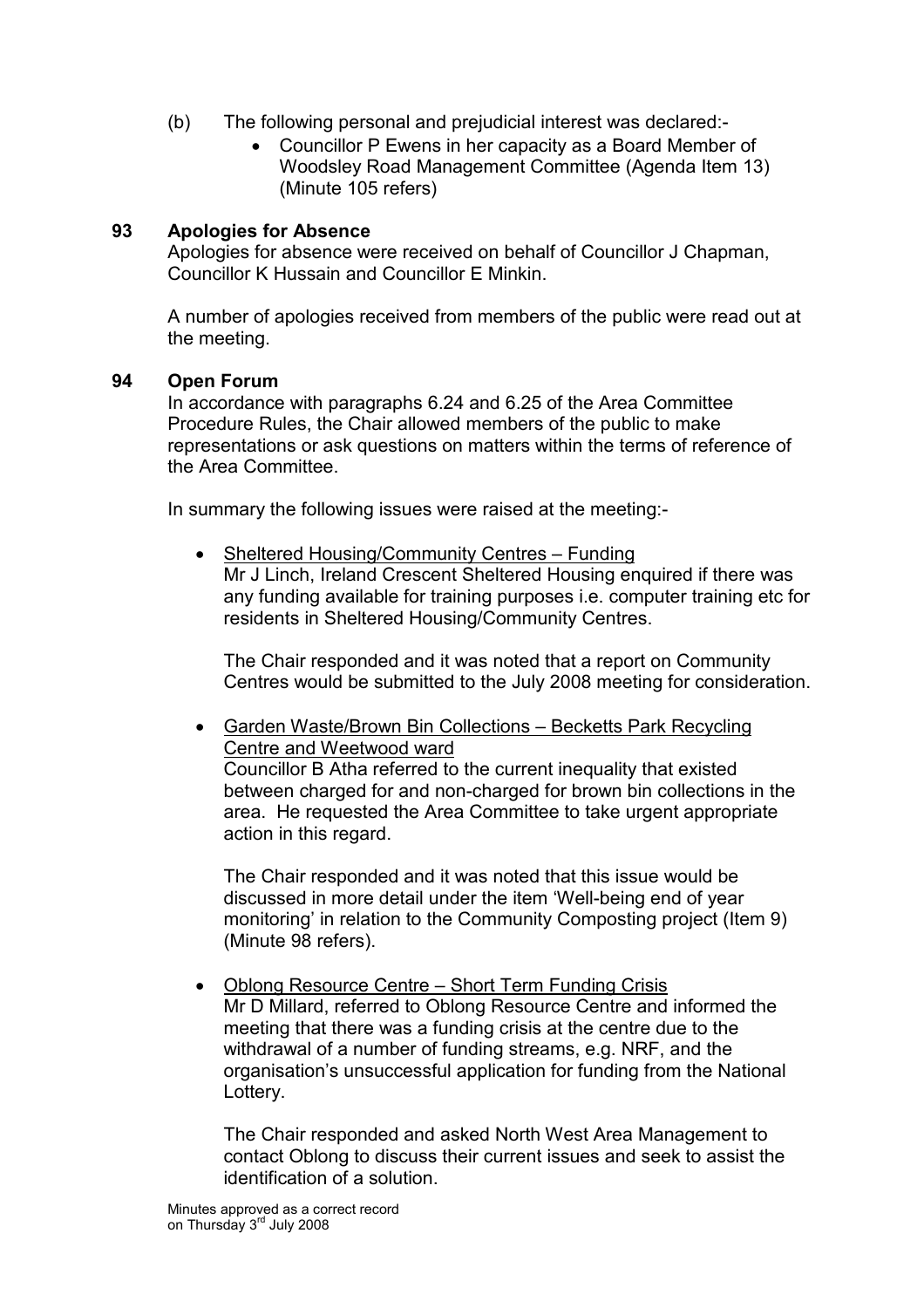• Butcher Hill Fields – Proposed Indoor Training Facilities A representative of Spen Hill, West Park and Moor Grange Resident Associations spoke of the proposed indoor training facilities to be built on Butcher Hill playing fields by Powerleague and raised his concerns about the removal of this green space from the use of local people.

It was requested that the Area Committee oppose this development.

### Councillor S Bentley and Councillor B Jennings joined the meeting at 7.20 pm during discussions of the above issue. The Chair announced that at this point in the proceedings the meeting was now quorate.

Following discussions, the Committee supported this request and referred this matter to the Planning Sub Group for consideration, together with inviting those representatives who were in attendance at tonight's meeting.

(Under the provisions of Council Procedure Rule 16.5, Councillor B Jennings required it to be recorded that he abstained from voting on this issue)

• Kirkstall Nature Reserve– Damage to general area/trees etc Reference was made to the general damage caused to area.

It was requested that the Area Committee take appropriate action in this regard.

The Committee noted the concerns and requested North West Area Management to investigate this matter further.

Councillor J Illingworth also informed the meeting that there was evidence of drug taking within Kirkstall Nature Reserve. He stated that the issue had been referred to the police in Armley and that the matter was being addressed.

• Woodhouse Moor – Designated Public Places Order (DPPO) Bill McKinnon, Friends of Woodhouse Moor referred to Janet Bailey's speech made at a recent Hyde Park and Woodhouse Forum meeting and reaffirmed his concerns that Woodhouse Moor would be omitted from a Designated Public Places Order.

The Committee noted his concerns.

• Woodhouse Moor – Proposed Bus Lane Bill McKinnon, Friends of Woodhouse Moor referred to proposals to create a bus lane on Woodhouse Lane by Woodhouse Moor. Concern was expressed about the potential loss of Yorkshire stone pavements, and impacts on the moor.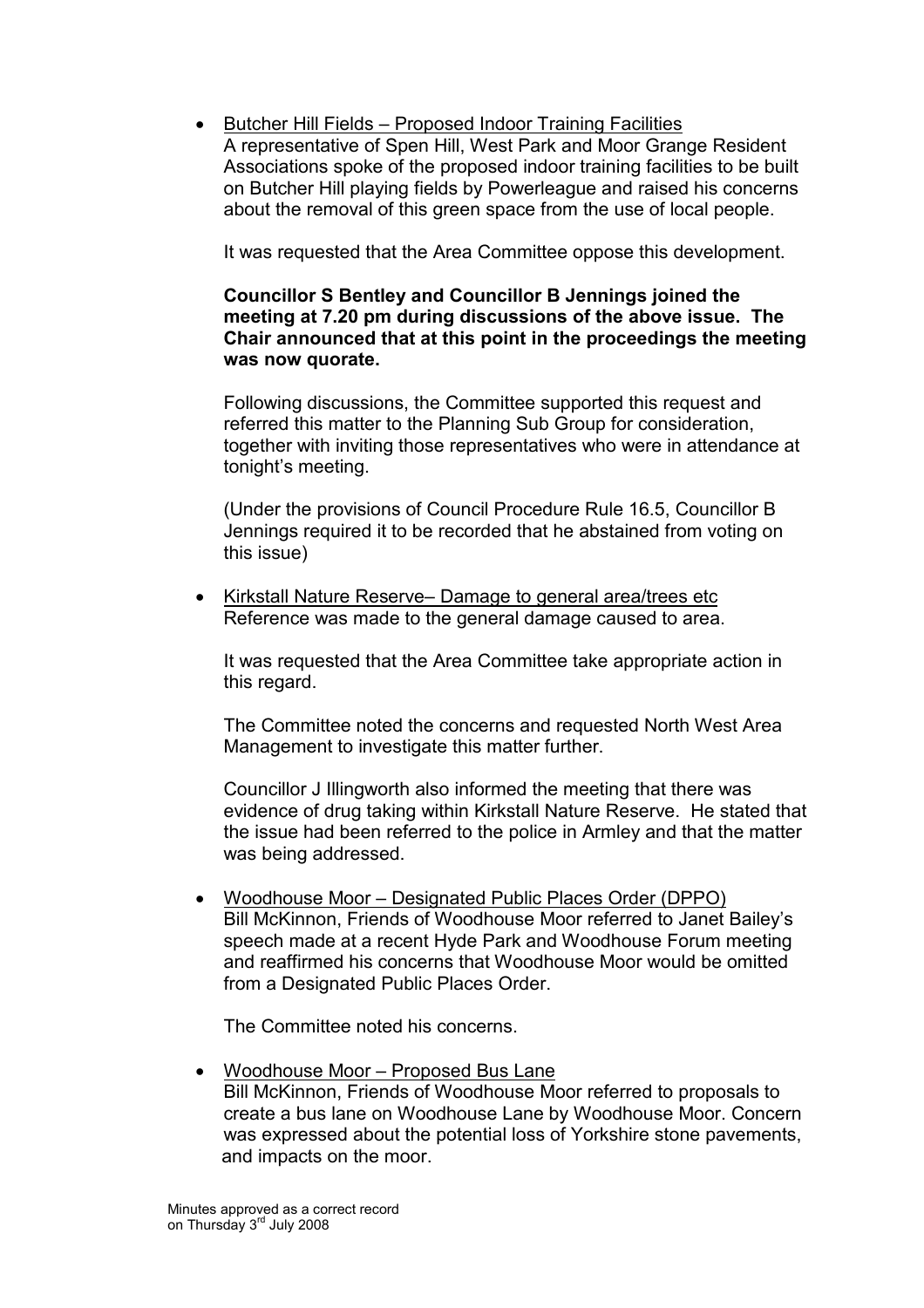The Chair of the Committee requested Area management look into the proposals and supply both Members and Friends of Woodhouse Moor with further information.

• Proposed Workshop – Leeds Girls' High School Bill McKinnon, Friends of Woodhouse Moor referred to a forthcoming workshop on the proposed sale and redevelopment of the Leeds Girls' High school site.

At the request of the Chair, Councillor M Hamilton updated the meeting on current developments.

• Multi-use games area on Woodhouse Moor Bill McKinnon, Friends of Woodhouse Moor, referred to a statement prepared by the City Development department on Section 106 issues in relation to the proposed multi-use games area on Woodhouse Moor.

Following discussions, it was agreed that further ward member consultation was required in this area and the Committee reaffirmed that no further action would take place on this issue during the consultation period.

• Leeds Girls' High School – Greenspace used as playing fields Councillor B Atha referred to the above issue and reiterated that any proposal around the loss of greenspace for the use of playing fields should be opposed and made future policy of this Committee.

This view was supported by the Committee.

Councillor J Illingworth updated the meeting on the current developments regarding Leeds Boys' Grammar School.

The Committee noted the current position.

• Leeds Boys' Grammar School

Mr A Bereston, a local resident, referred to the former Leeds Boys' Grammar School site and proposed that the University of Leeds be approached requesting them to re-instate a playing field on the site's remaining greenspace.

Councillor J Illingworth responded and suggested that a report should be commissioned around the Sports Pitch Strategy for future consideration by the Committee.

It was noted that a report on the Sports Pitch Strategy would be submitted to the July 2008 meeting for consideration.

• Portable Barbecues on Woodhouse Moor Sue Buckle, South Headingley Community Association referred to the illegal use of portable barbecues on Woodhouse Moor and asked that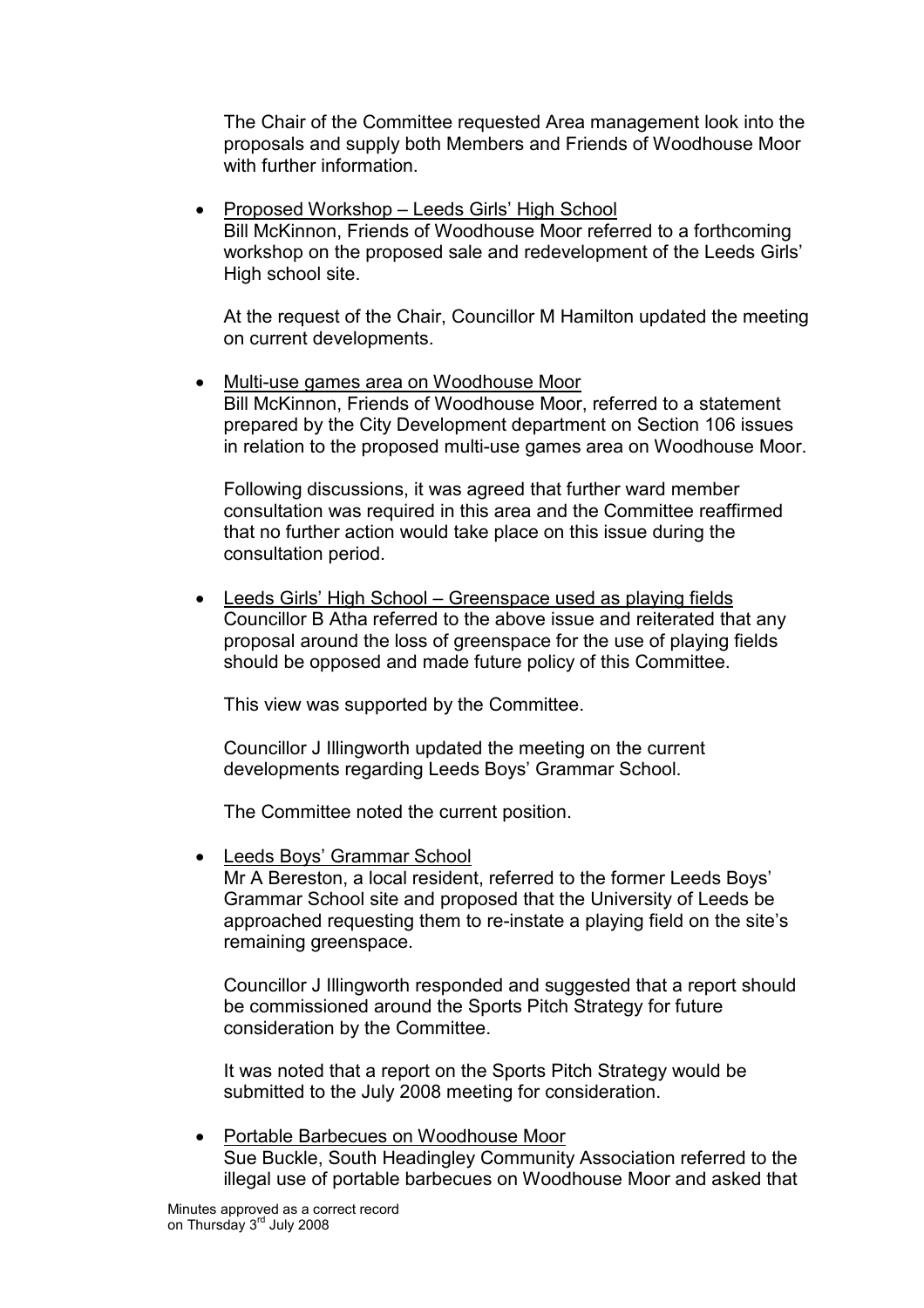Police Community Support Officers (PCSOs) be instructed to enforce these laws.

## 95 Minutes of the Previous Meeting RESOLVED –

- (a) That the minutes of the meeting held on  $7<sup>th</sup>$  February 2008 be approved as a correct record.
- (b) That the update on matters arising from the previous meeting be noted.

## 96 Matters Arising from the Minutes

- (a) Open Forum Street Lighting in Hyde Park (Minute 78 refers) Sue Buckle, South Headingley Community Organisation made reference to the above issue and informed the meeting that in addition to old street lights causing a nuisance, Yorkshire paving stones had been left propped against walls, and not street lights as minuted.
- (b) Ralph Thoresby High School and Tinshill (Minute 81 (d) refers) Councillor J Illingworth referred to the above issue and requested that a copy of letter previously sent to him from the Chair should be circulated to all Members on the Committee for their information/retention.

The Chair responded and agreed to e-mail a copy to all Members on the Committee.

## (c) Well-being Report (Minute 82 refers) Councillor D Morton referred to the Rosebank Millennium Green Trust project and suggested that a working group be set up to look specifically at greenspace issues.

 The Chair informed the meeting that a sub-group and forum review report would be presented at the next meeting.

 Councillor Morton also referred to the Site Based Gardeners project and enquired if this matter had been referred to Internal Audit.

### 97 Forum and Sub Group Update Report

The Director of Environment and Neighbourhoods submitted a report providing Members with full minutes and key messages from ward forums and sub groups that have taken place since the last Area Committee.

Discussion ensued on the contents of the report and appendices.

Specific reference was made to the rising levels of graffiti and litter, particularly within areas of Hyde Park and Woodhouse, Kirkstall and far Headingley.

Members expressed their growing concerns in relation to the level of service provided by Streetscene.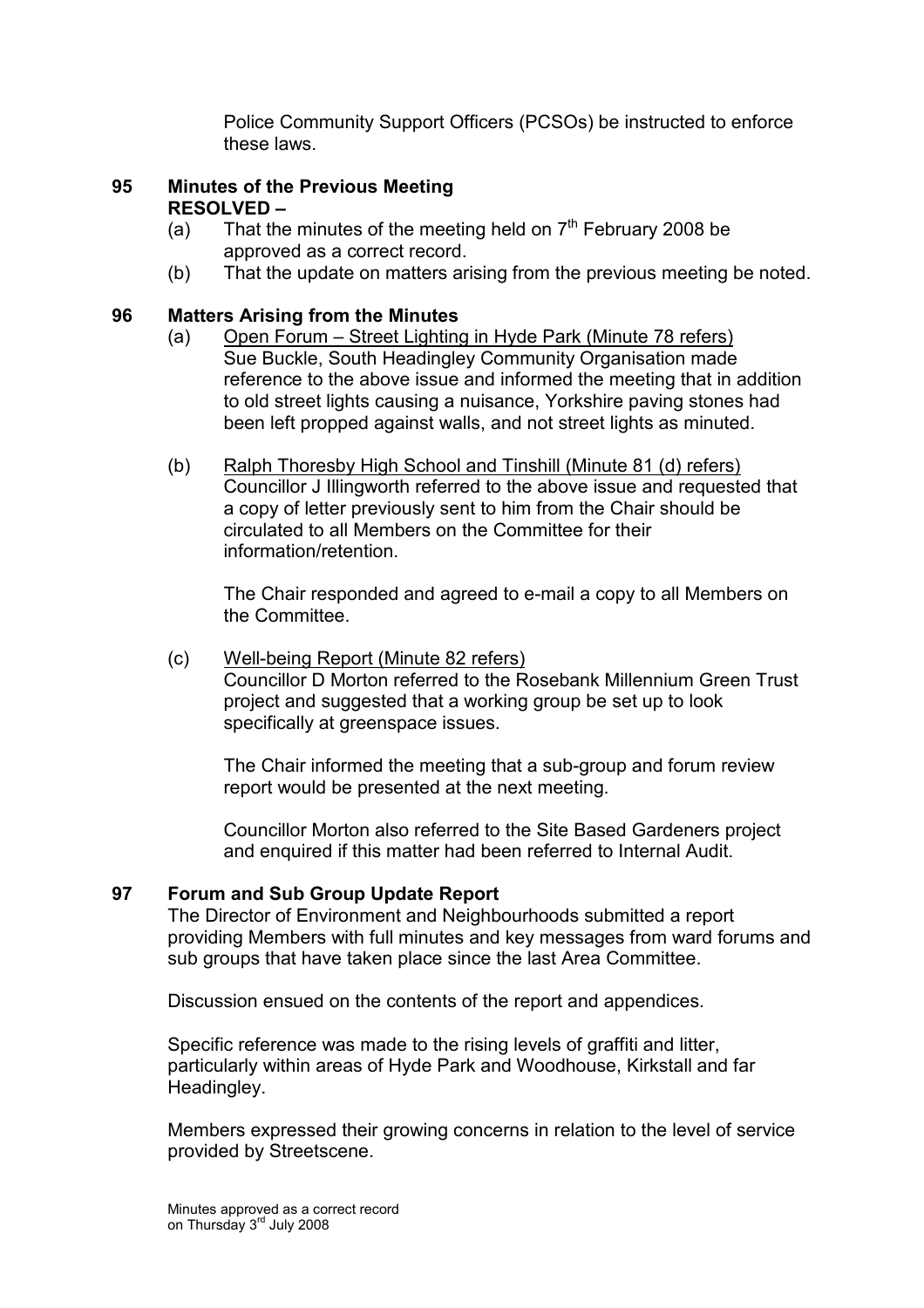The Chair informed the meeting that Members of the Committee had recently met with the new Environmental Services Chief Officer to discuss some of these concerns and it was noted that a progress report on streetscene issues, including graffiti and litter, would be submitted to the July 2008 meeting.

## RESOLVED –

- (a) That the contents of the report and associated key messages be noted.
- (b) That approval be given to the request from the Planning Sub Group, to give support to the development of a Park and Ride scheme serving the A660 corridor, at or adjacent to the Boddington Hall site.
- (c) That approval be given to the request from the Planning Sub Group, to give support in ensuring that users of alternative modes of transport should not be inconvenienced by private car traffic and that there should be greater equality amongst road users.
- (d) That approval be given to the request from the Planning Sub Group, to give support in lobbying for greater provision of Affordable Housing in Inner North West Leeds.

### 98 Well-being end of year monitoring report

The Director of Environment and Neighbourhoods submitted a report providing Members with monitoring of ongoing Well-being projects for quarter 4 2007-08.

Detailed discussion ensued on the contents of the report.

In summary, specific reference was made to the following issues:-

• Headingley HEART project – arising from discussions, it became apparent that Headingley Development Trust were experiencing a financial shortfall of this project and seeking a possible extension of the current 'drop dead' date to allow them more time to secure funding for the project.

(Following discussions, Members requested that Headingley Ward Members should arrange a meeting between Headingley Development Trust and Council Leaders with a view to discussing the financial shortfall of this project, and a possible extension of the current 'drop dead' date)

• Community Composting Project – at the request of the Chair, Richard Veitch from Leeds Organic Growers provided the meeting with background information and statistics on the brown bin collection scheme, together with the current problems encountered with the inequality that existed between charged for and non-charged for brown bin collection schemes, in particular within the Kirkstall and Weetwood wards.

(Following discussions, Members requested that the West and North West Area Manager should undertake immediate discussions with senior Streetscene officers on the inequality issues reported)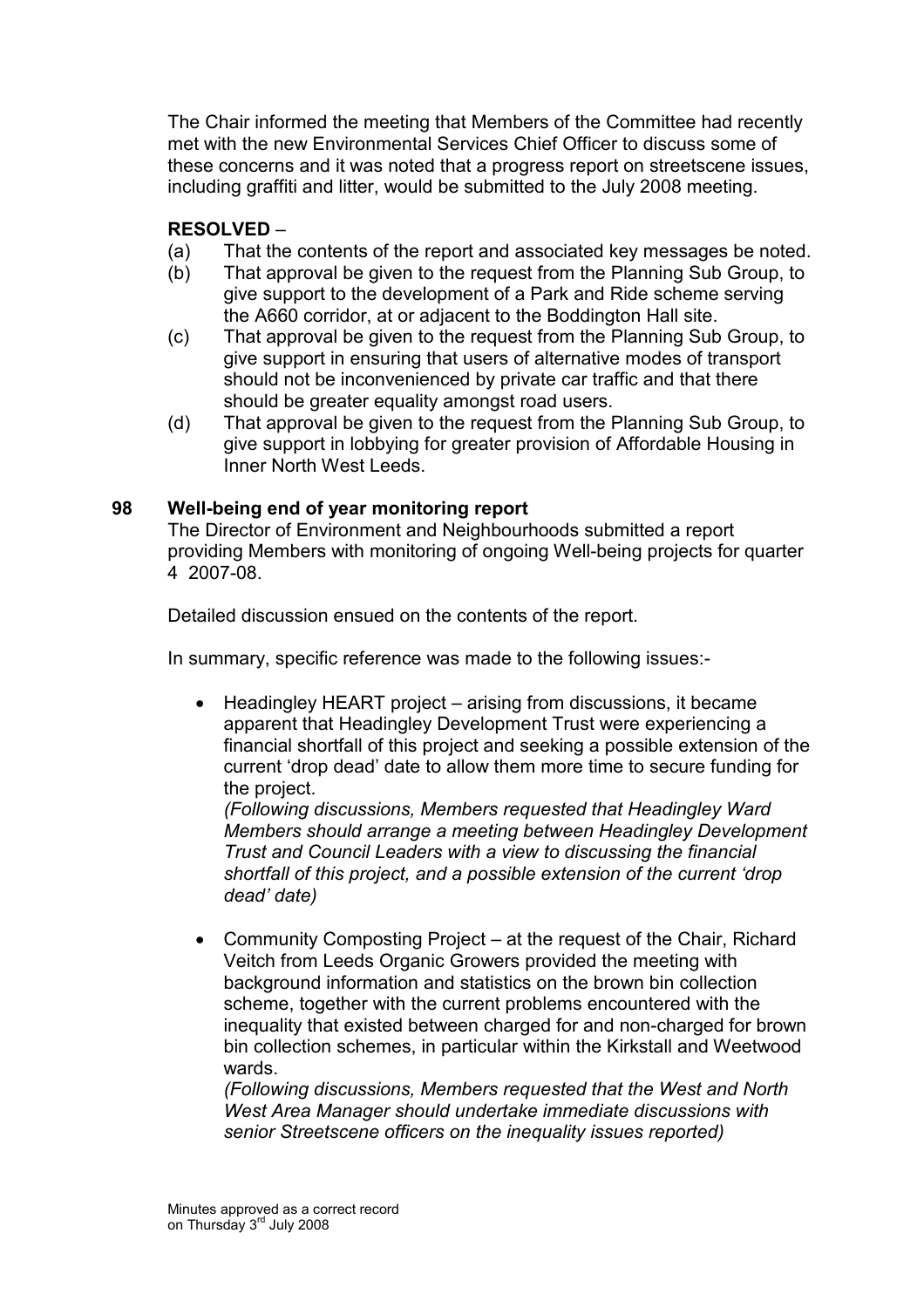### RESOLVED -

- (a) That the contents of the report be noted.
- (b) That in relation to the Headingley HEART project as referred to in Section 2.4 of the report, Headingley Ward Members be requested to arrange a meeting between Headingley Development Trust and Council leaders with a view to discussing the financial shortfall of this project, and a possible extension of the current 'drop dead' date, to allow Headingley Development Trust more time to secure funding for the project.
- (c) That in relation to the Community Composting project as referred to in Section 2.5 of the report, the West and North West Area Manager be requested to undertake immediate discussions with Streetscene officers on the current inequality that existed between charged for and non-charged for brown bin collection schemes.

 (Under the provisions of Council Procedure Rule 16.5, Councillor J Illingworth required it to be recorded that he abstained from voting on resolution (c) above)

#### 99 Area Manager's Report

The Director of Environment and Neighbourhoods submitted a report informing Members of progress on a number of projects in Inner North West Leeds.

In addition to the above report, Members received a power point presentation on the Leeds Annual Resident Survey 2007 and 2007 Indices of deprivation from the West and North West Area Manager, together with copies of the following documents for their information/retention:-

- Leeds Annual Survey 2007 Comparison with 2005 North West Leeds District
- An understanding of the Indices of Deprivation 2007 Area Committee Profile – Inner North West

The West and North West Area Manager presented the report and responded to Members' queries and comments.

Specific reference was made to the report of the Indices of Deprivation 2007 and on the reasons as to why Silk Mills and Ivesons were ranked in the 20% most deprived nationally on the Index of Multiple Deprivation.

Reference was also made to the fact that the indices of deprivation did not represent the true situation on the ground in the AHoM area.

RESOLVED - That the contents of the report be noted.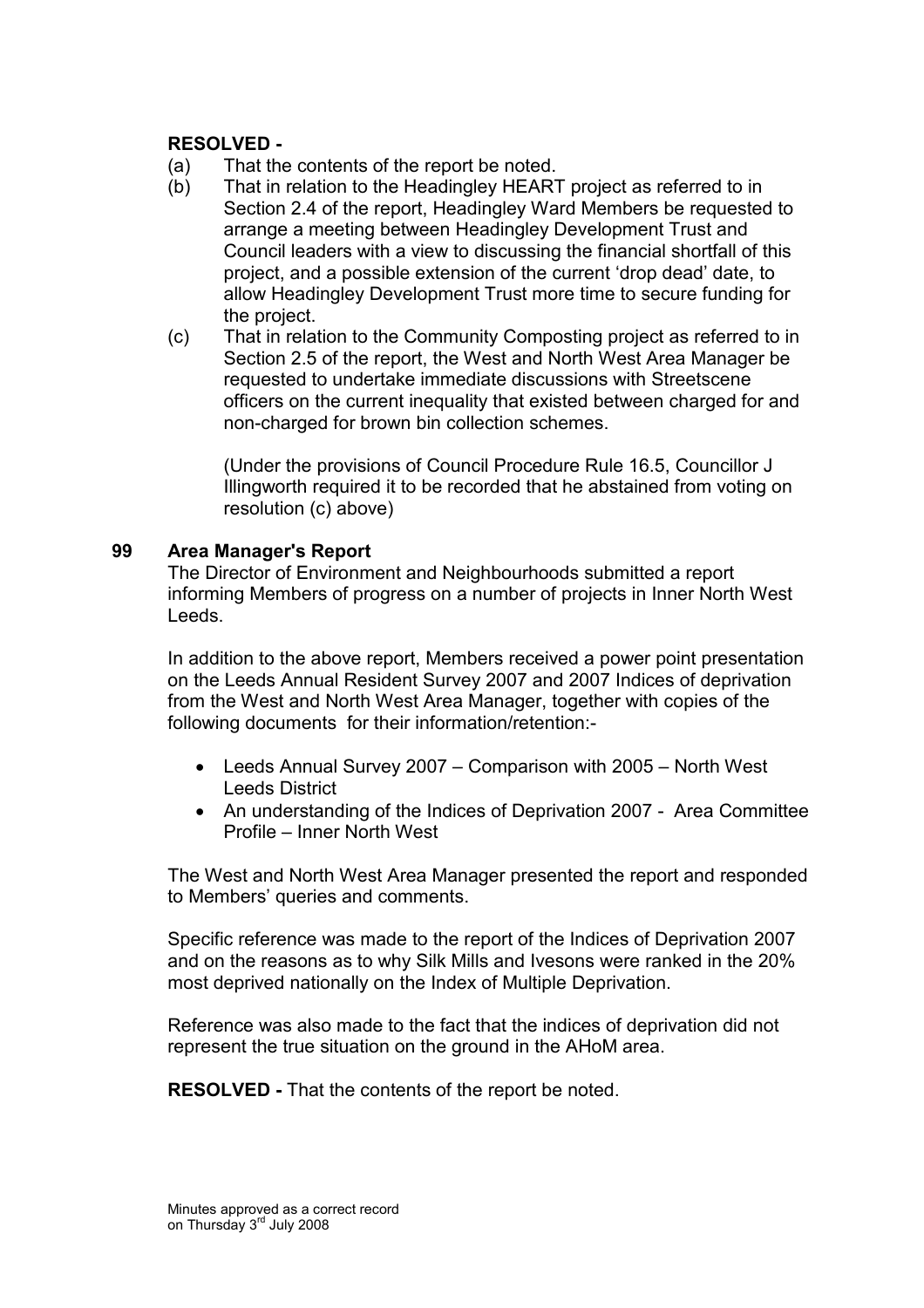## 100 Development of New Area Delivery Plan for 2008-11

The Director of Environment and Neighbourhoods submitted a report on a suggested process for developing the Area Committee's new Area Delivery Plan (ADP) for the period 2008-11.

The West and North West Area Manager presented the report and responded to Members' queries and comments.

Specific reference was made to the themed service areas identified in Section 3.1 of the report and the Committee noted that further areas could be included as part of the Area Delivery Plan process.

The Committee also noted that the Area Delivery Plans would be part of the Leeds Strategic Plan framework and that a final draft of the Area Delivery Plan would be presented to the Area Committee for approval in July 2008.

## RESOLVED -

- (a) That the contents of the report be noted.
- (b) That approval be given to the process for the development of the new Area Delivery Plan for 2008-11 as outlined in Section 3.0 of the report.
- 101 Little London and Woodhouse Intensive Neighbourhood Management The Director of Environment and Neighbourhoods submitted a report outlining the 2008/09 budget for the Intensive Neighbourhood Management Project in Little London and Woodhouse.

RESOLVED – That the contents of the report be noted.

### 102 Update on HMO Licensing

The Director of Environment and Neighbourhoods submitted a report outlining the current position in Leeds of the impact of legislation on HMO licensing.

Peter Warneford, Service Manager, North West, Environmental Health Services presented the report and responded to Members' queries and comments.

Detailed discussion ensued on the contents of the report.

Specific reference was made to the issue of discretionary licensing as outlined in Section 7.0 of the report and the Council's commitment to the consideration of introducing Additional Licensing through both the Private Rented Sector Housing Strategy and the Shared Housing Strategy and for proper and full implementation of Mandatory Licensing remaining a priority at the present time.

## RESOLVED -

- (a) That the contents of the report be noted.
- (b) That approval be given to the following recommendations in relation to the impact of HMO Licensing legislation:-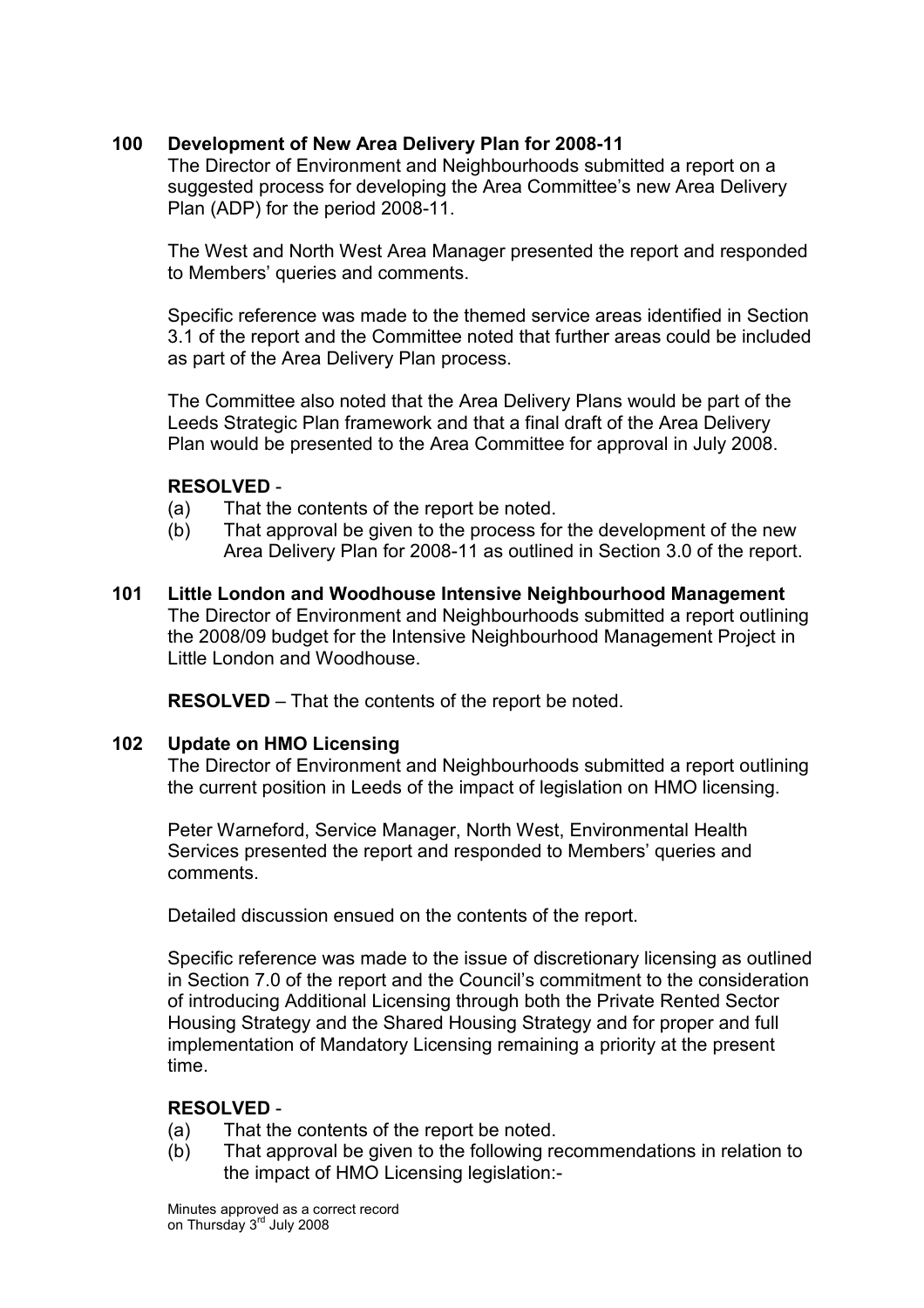- to support the application for additional licensing of HMOs within the Area of Housing Mix
- $\bullet$  to submit an application by 1<sup>st</sup> April 2009
- to refer this issue to the Shared Housing Group for their involvement and contribution
- (c) That officers be congratulated on the excellent work undertaken to date.

## 103 Section 106 Planning Agreements

The Director of Environment and Neighbourhoods submitted a report on Section 106 Planning agreements.

Appended to the report was a copy of a document entitled 'The Current Position with Section 106 Planning Agreements and Section 278 Highways Agreements – Report of the Chief Planning Officer to Scrutiny Board City Development  $-18^{th}$  December 2007' for the information/comment of the meeting.

Discussion ensued on the contents of the report and appendices.

In summary, specific reference was made to the following issues:-

- the need for Elected Members to be involved at an early stage of the process in relation to the negotiation of Section 106 Agreements in Leeds
- the need for this Committee to support the proposal to retrospectively renegotiate Section 106 Agreements between the Council and developers in order to be flexible and accommodate local circumstances, where it is appropriate to do so
- the need for this Committee to support the proposal to seek financial contributions from developers in addition to or instead of direct provision of on-site benefits, where it is appropriate to do so

## RESOLVED -

- (a) That the contents of the report and appendices be noted.
- (b) That Elected Members be involved at an early stage of the process in relation to the negotiation of Section 106 Agreements in Leeds.
- (c) That this Committee supports the proposal to retrospectively renegotiate Section 106 Agreements between the Council and developers in order to be flexible and accommodate local circumstances, where it is appropriate to do so.
- (d) That this Committee supports the proposal to seek financial contributions from developers in addition to or instead of direct provision of on-site benefits, where it is appropriate to do so.

### 104 Dates, Times and Venues of Area Committee Meetings 2008/09

The Chief Democratic Services Officer submitted a report requesting Members to give consideration to agreeing the dates and times of their Area Committee meetings for the 2008/09 municipal year which commences in May 2008.